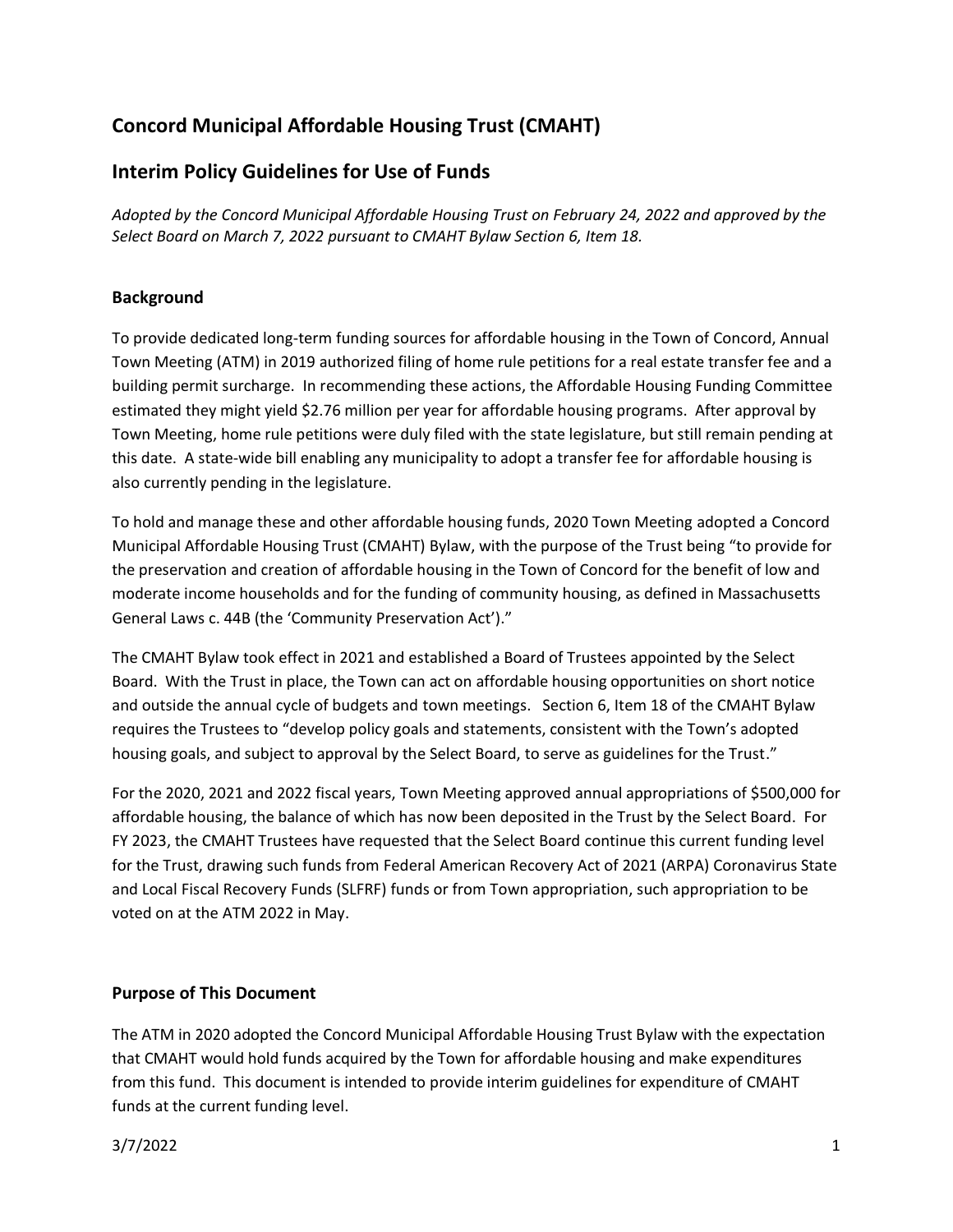This document sets forth the guidelines, including qualifying projects and selection criteria, to be used by the Trust, once approved by the Select Board. These interim guidelines are intended to serve until such time as reliable annual funding sources for the Trust (real estate transfer fee and/or building permit surcharge) have received final approvals and the annual flow of funds into the Trust can be anticipated with some certainty.

The following interim guidelines are suggested for current use. Modification of the guidelines may occur when one or more of the documents referred to below is updated, superseded or amended, particularly when the housing needs of the Town are further defined or modified by the Housing Production Plan anticipated to be updated and approved in late 2022 or early 2023.

#### **Policy Goals**

In the interim period prior to creation of a new Housing Production Plan and prior to final approval of one or more additional affordable housing funding mechanisms within the control of the Town of Concord, use of Funds in the CMAHT will be opportunistic but should reflect:

- o [Housing plan element goals \(Section 4.3\) of](https://www.concordma.gov/DocumentCenter/View/15433/Section-43-Housing-Plan-Element) *Envision Concord: Bridge to 2030*
- o Goals in the *[2015 Concord Housing Production Plan](https://www.concordma.gov/DocumentCenter/View/1447/2015-Concord-Housing-Production-Plan-PDF?bidId)*
- o *[Community Preservation Committee Funding Priorities and Project Application](https://www.concordma.gov/DocumentCenter/View/29115/2021---APPLICATION-REQUIREMENTS-AND-ATTACHMENTS)  [Guidelines.](https://www.concordma.gov/DocumentCenter/View/29115/2021---APPLICATION-REQUIREMENTS-AND-ATTACHMENTS)*

### **Qualifying Projects**

CMAHT funds may be expended in furtherance of Town Policy Goals and the enumerated **Selection Criteria** below on any of the following types of projects, provided that the resulting housing units shall be affordable at 150% of Areawide Median Income (AMI), or less, and the use complies with the applicable legislation/regulation underlying the funding source. See Reference Document below, identifying low and moderate household income limits (% of AMI) by program and funding source. Projects qualifying for CMAHT funding include:

- $\circ$  Purchase of land on which affordable housing can be built, provided that if the CMAHT is the purchaser of the land prior approval of the Select Board is also required
- $\circ$  Development, legal or other soft costs required to seed or determine the feasibility, scope and cost of proposed new affordable housing projects
- $\circ$  Purchase (and required renovation) of existing homes, through collaboration with public, non-profit, or private partners, so that such units may be retained in, or added to, the stock of affordable homes in Concord
- $\circ$  Subsidies and/or funds for renovation required to prevent a home from being sold out of the Subsidized Housing Inventory (SHI) stock, provided that enforceable income restrictions shall govern future *sale*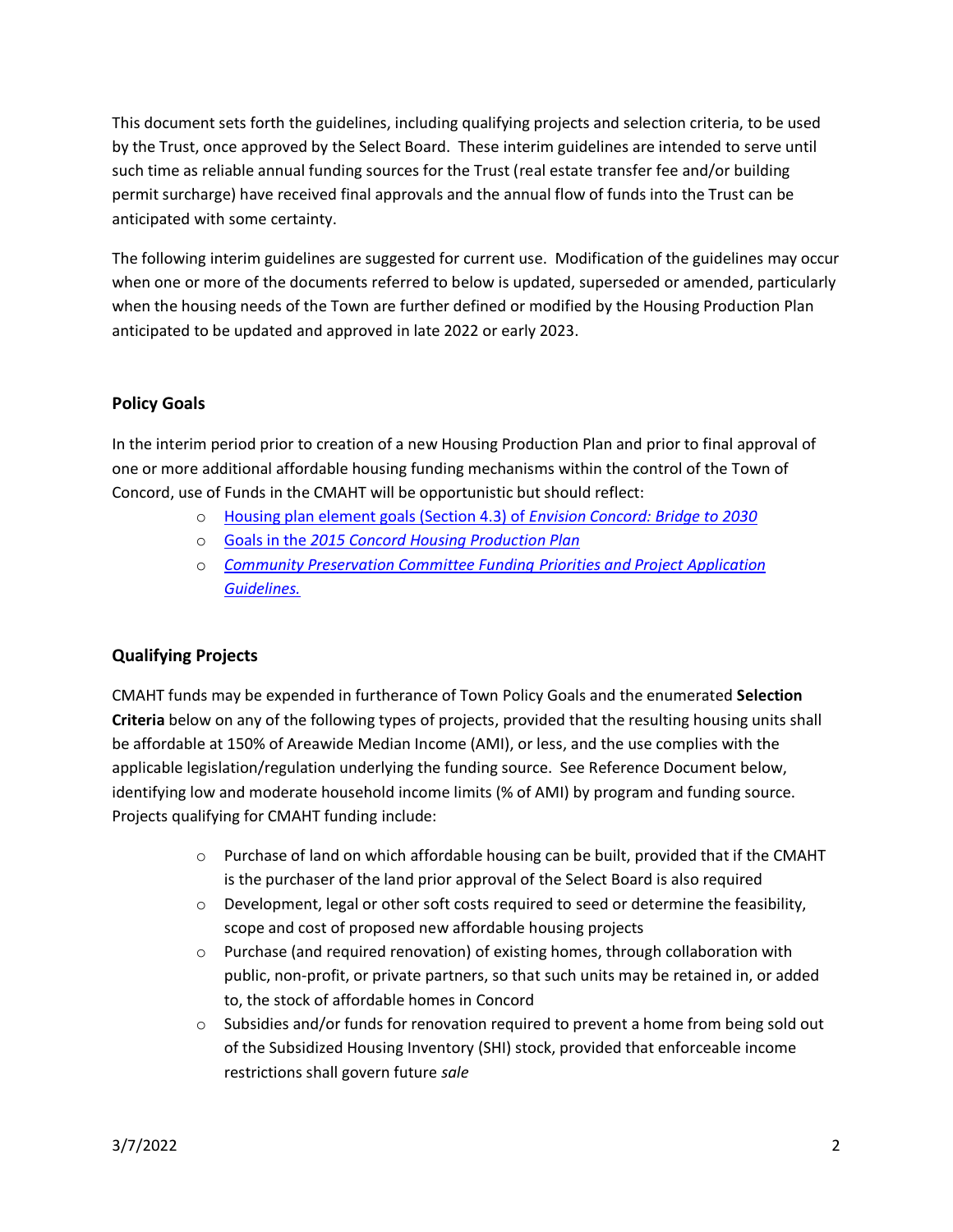- $\circ$  Capital expenditures in excess of normally programmed maintenance, upkeep and systems replacement which are required to maintain the structural integrity and safety of a home/unit currently on the SHI list*.*
- $\circ$  Subsidies to developers to increase the number of affordable units, or lower the level of qualifying household income, within a new Planned Residential Development. Such subsidies would only be for the increase in affordability beyond the requirements imposed by zoning approval and would be subject to continuing affordability restrictions.

#### **Selection Criteria**

The CMAHT was created to enable the Town to aggregate affordable housing funds and take advantage of affordable housing opportunities without waiting on the Town's annual budget process and Town Meeting. At this time, priority will be given to expenditures for the purchase of land or housing units, construction or renovation of existing housing units (as described in the Qualifying Projects section) or the subsidy of privately owned units to affordable levels. Projects will be ranked more favorably if they meet one or more of the following criteria:

- o Will increase the supply of units qualifying as "affordable" under State Comprehensive Permit Law M.G.L. Chapter 40B Subsidized Housing Inventory
- $\circ$  Subject to the requirements of other project funding sources, maximizes the portion of units available to Concord residents or employees
- o Will increase the inventory of land on which affordable units can be built
- $\circ$  Will prevent the loss (due to market sale or structural deterioration) of existing units which are currently affordable, provided that continuing affordability restrictions will be placed on the property
- o Will make Concord a more inclusive community
- o For Planned Residential Developments (PRD) and other multi-unit projects, effectively integrates affordable units into the design without differentiation of such units
- $\circ$  Will minimize the total cost to the Town per unit for maintaining or adding units to the affordable housing stock
- $\circ$  Will leverage other funds for affordable housing from sources such as the Community Preservation Act, Federal and State affordable housing programs, in-lieu of or other payments from private sector developers, and/or private donations
- o Meets Concord's sustainability and energy efficiency goals.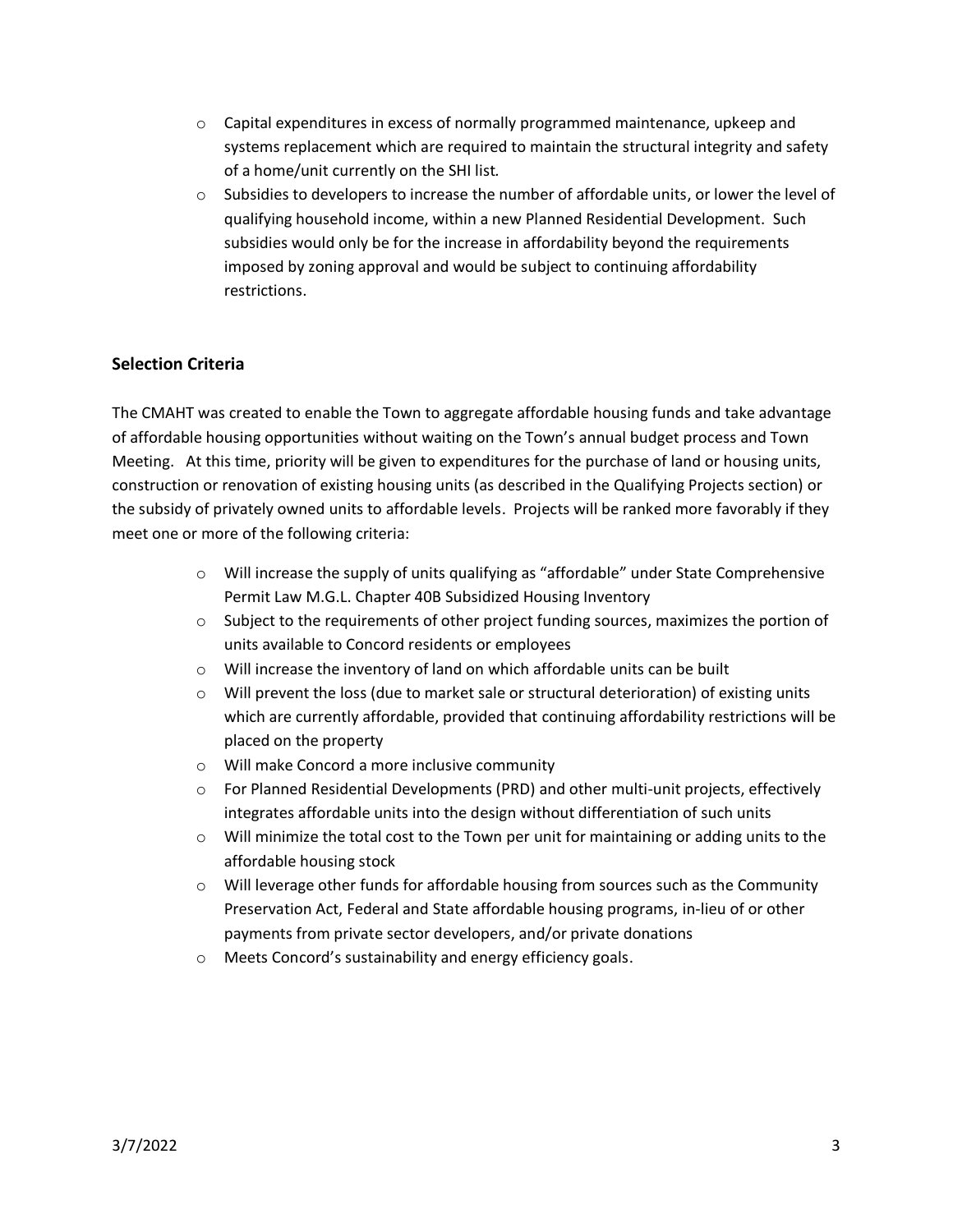## **Reference Document:**

### **Low and Moderate Income Limits (% of Areawide Median Income) by Program/Funding Source**

| Program/Funding Source                            | Low Income | Moderate Income  | Note/Reference                                                                                    |
|---------------------------------------------------|------------|------------------|---------------------------------------------------------------------------------------------------|
| <b>Municipal Affordable</b>                       | See Note   | See Note         | MHP 2018 MAHT Guidebook p. 27: "The trust                                                         |
| Housing Trust statute -                           |            |                  | statute [M.G.L. C.44, s.55C] does not include                                                     |
| per Massachusetts                                 |            |                  | definitions for key terms such as 'low- and                                                       |
| Housing Partnership's                             |            |                  | moderate-income.' A trust can consult                                                             |
| 2018 MAHT Guidebook                               |            |                  | existing programs and statutes in the state to                                                    |
|                                                   |            |                  | adopt definitions for terms. Each funding                                                         |
|                                                   |            |                  | source has restrictions and requirements for                                                      |
|                                                   |            |                  | uses of funds. Certain programs and projects                                                      |
|                                                   |            |                  | may not be eligible under all funding                                                             |
|                                                   |            |                  | programs. It will be particularly important to                                                    |
|                                                   |            |                  | secure funds from sources that will enable                                                        |
|                                                   |            |                  | the housing trust to accomplish its priority                                                      |
|                                                   |            |                  | initiatives. Once funds are secured,                                                              |
|                                                   |            |                  | particularly if secured from multiple sources,                                                    |
|                                                   |            |                  | the board of trustees will need an accounting                                                     |
|                                                   |            |                  | system that tracks revenue by original                                                            |
|                                                   |            |                  | funding source."                                                                                  |
| <b>Community Preservation</b>                     | 80% of AMI | 100% of AMI      | As defined in M.G.L. C.44B, s.2                                                                   |
| Act (CPA) community                               |            |                  |                                                                                                   |
| housing                                           | 80% of AMI | See Note         |                                                                                                   |
| Comprehensive Permit                              |            |                  | See <b>DHCD</b> regulations. If ownership units, SHI<br>counts only those for HH incomes at/below |
| Law M.G.L. C.40B, ss.20-<br>23 Subsidized Housing |            |                  | 80% of AMI; if rental units, SHI can count all                                                    |
| Inventory (SHI)                                   |            |                  | rental units in a project if at least 25% of the                                                  |
|                                                   |            |                  | total number are at/below 80% of AMI;                                                             |
|                                                   |            |                  | otherwise, only those at/below 80% of AMI                                                         |
|                                                   |            |                  | are counted.                                                                                      |
| Massachusetts                                     |            | 110% of AMI      | Funding threshold criteria include:                                                               |
| <b>Affordable Housing Trust</b>                   |            |                  | "Affordability of all AHTF units to households                                                    |
| administered by                                   |            |                  | earning no more than 110% of area median                                                          |
| <b>MassHousing</b>                                |            |                  | income."                                                                                          |
| <b>Concord Zoning Bylaw</b>                       |            | "Starter-priced  | "10.2.3.2 Affordable dwelling units are those                                                     |
| Section 10, Planned                               |            | housing" <110%;  | units made available for sale, lease or rent at                                                   |
| <b>Residential Development</b>                    |            | "moderate-priced | below market rates based on the following:                                                        |
| (PRD)                                             |            | housing" <150%   | (a) Starter-priced housing: Dwelling units set                                                    |
|                                                   |            |                  | aside for sale, lease or rental to households                                                     |
|                                                   |            |                  | with incomes of less than one hundred ten                                                         |
|                                                   |            |                  | (110) percent [of AMI] (b) Moderate-                                                              |
|                                                   |            |                  | priced housing: incomes of less than one                                                          |
|                                                   |            |                  | hundred and fifty (150) percent [of AMI]                                                          |
|                                                   |            |                  |                                                                                                   |